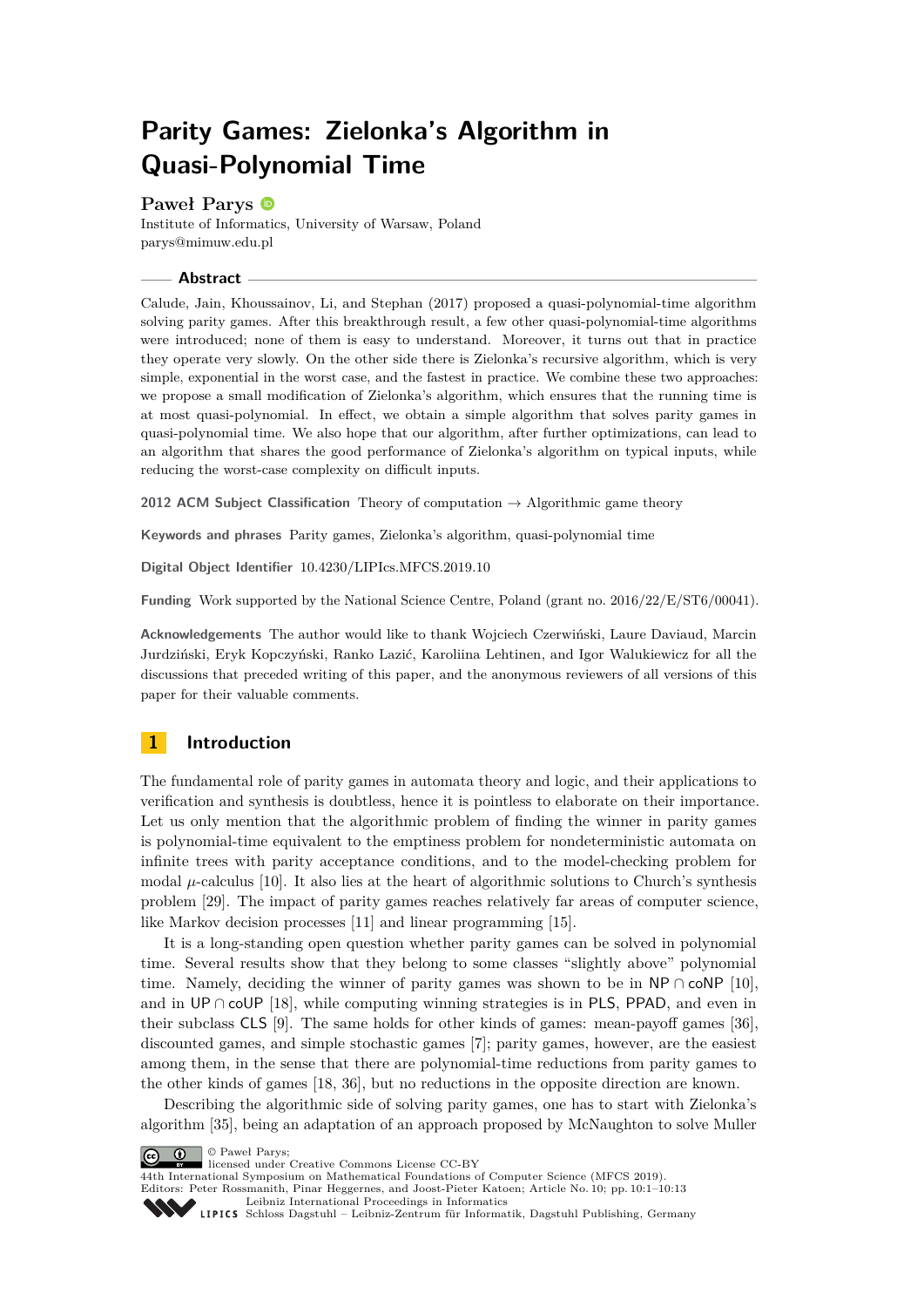### **10:2 Parity Games: Zielonka's Algorithm in Quasi-Polynomial Time**

games [\[28\]](#page-11-2). This algorithm consists of a single recursive procedure, being simple and very natural; one may say that it computes who wins the game "directly from the definition". Its running time is exponential in the worst case [\[14,](#page-10-5) [1,](#page-9-0) [16\]](#page-11-3), but on many typical inputs it works much faster. For over two decades researchers were trying to cutback the complexity of solving parity games, which resulted in a series of algorithms, all of which were either exponential [\[5,](#page-10-6) [31,](#page-11-4) [19,](#page-11-5) [34,](#page-12-3) [30,](#page-11-6) [2\]](#page-10-7), or mildly subexponential [\[3,](#page-10-8) [21\]](#page-11-7). The next era came unexpectedly in 2017 with a breakthrough result of Calude, Jain, Khoussainov, Li, and Stephan [\[6\]](#page-10-9) (see also [\[17,](#page-11-8) [23\]](#page-11-9)), who designed an algorithm working in quasi-polynomial time. This invoked a series of quasi-polynomial-time algorithms, which appeared soon after [\[20,](#page-11-10) [13,](#page-10-10) [24\]](#page-11-11). These algorithms are quite involved (at least compared to the simple recursive algorithm of Zielonka), and it is not so trivial to understand them.

The four quasi-polynomial-time algorithms [\[6,](#page-10-9) [20,](#page-11-10) [13,](#page-10-10) [24\]](#page-11-11), at first glance being quite different, actually proceed along a similar line (as observed by Bojańczyk and Czerwiński [\[4\]](#page-10-11) and Czerwiński et al. [\[8\]](#page-10-12)). Namely, out of all the four algorithms one can extract a construction of a safety automaton (nondeterministic in the case of Lehtinen [\[24\]](#page-11-11), and deterministic in the other algorithms), which accepts all words encoding plays that are decisively won by one of the players (more precisely: plays consistent with some positional winning strategy), and rejects all words encoding plays in which the player loses (for plays that are won by the player, but not decisively, the automaton can behave arbitrarily). This automaton does not depend at all on the game graph; it depends only on its size. Having an automaton with the above properties, it is not difficult to convert the original parity game into an equivalent safety game (by taking a "product" of the parity game and the automaton), which can be solved easily – and all the four algorithms actually proceed this way, even if it is not stated explicitly that such an automaton is constructed. As shown in Czerwiński et al. [\[8\]](#page-10-12), all automata having the aforementioned properties have to look very similar: their states have to be leaves of some so-called universal tree; particular papers propose different constructions of these trees, and of the resulting automata (of quasi-polynomial size). Moreover, Czerwiński et al. [\[8\]](#page-10-12) show a quasi-polynomial lower bound for the size of such an automaton.

In this paper we propose a novel quasi-polynomial-time algorithm solving parity games. It is obtained by applying a small modification to Zielonka's recursive algorithm; this modification guarantees that the worst-case running time of this algorithm, being originally exponential, becomes quasi-polynomial. The simplicity of Zielonka's algorithm remains in place; we avoid complicated considerations accompanying all the previous quasi-polynomialtime algorithms. Another point is that our algorithm exploits the structure of parity games in a rather different way from the four previous quasi-polynomial-time algorithms. Indeed, the other algorithms construct automata that are completely independent from a particular game graph given on input – they work in exactly the same way for every game graph of a considered size. The behaviour of our algorithm, in contrast, is highly driven by an analysis of the game graph given on input. In particular, although our algorithm is not faster than quasi-polynomial, it does not fit to the "separator approach" in which a quasi-polynomial lower bound of Czerwiński et al. [\[8\]](#page-10-12) exists.

The running time of our algorithm is quasi-polynomial, and the space complexity is quadratic (more precisely,  $O(n \cdot h)$ , where *n* is the number of nodes in the game graph, and *h* is the maximal priority appearing there).

We remark that Lehtinen, Schewe, and Wojtczak in their recent follow up paper [\[25\]](#page-11-12) suggested a variation of our algorithm that improves the complexity to meet the state-ofthe-art complexity of broadly  $2^{O((\log n)(\log h))}$ , while providing polynomial bounds when the number of priorities is logarithmic.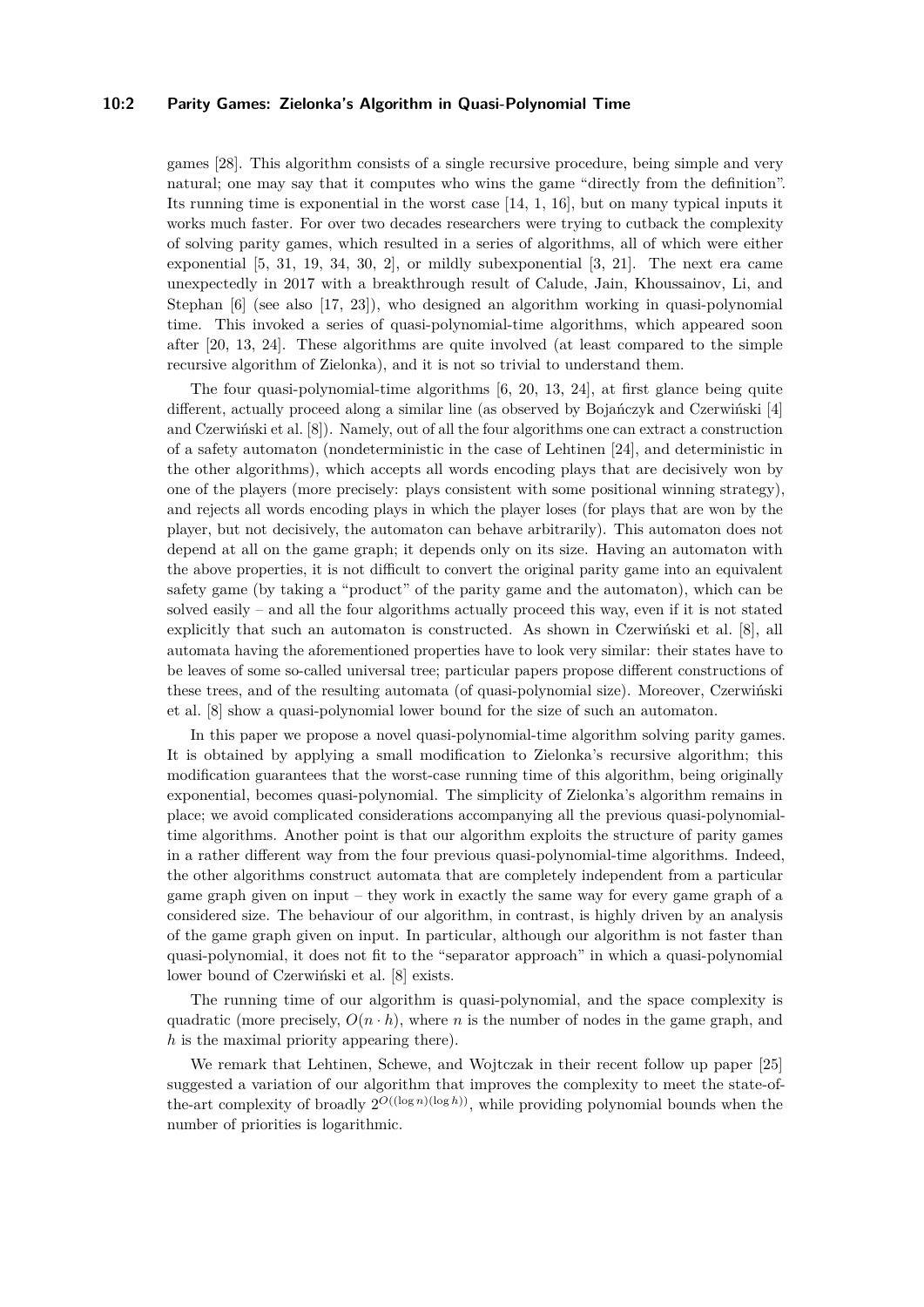#### **P. Parys 10:3**

Let us also mention the practical side of the world. It turns out that parity games are one of the areas where theory does not need to meet practice: the quasi-polynomialtime algorithms, although fastest in theory, are actually the slowest. The most exhaustive comparison of existing algorithms was performed by Tom van Dijk [\[32\]](#page-11-13). In his Oink tool he has implemented several algorithms, with different optimizations. Then, he has evaluated them on a benchmark of Keiren [\[22\]](#page-11-14), containing multiple parity games obtained from model checking and equivalence checking tasks, as well as on different classes of random games. It turns out that the classic recursive algorithm of Zielonka [\[35\]](#page-12-1) performs the best, *ex aequo* with the recent priority promotion algorithm [\[2\]](#page-10-7). After that, we have the strategy improvement algorithm [\[34,](#page-12-3) [12\]](#page-10-13), being a few times slower. Far later, we have the small progress measure algorithm [\[19\]](#page-11-5). At the very end, with a lot of timeouts, we have the quasi-polynomial-time algorithm of Fearnley, Jain, Schewe, Stephan, and Wojtczak [\[13\]](#page-10-10). The other quasi-polynomial-time algorithms were not implemented due to excessive memory usage.

While developing the current algorithm, we hoped that it will share the good performance with Zielonka's algorithm, on which it is based. Unfortunately, preliminary experiments have shown that this is not necessarily the case. It turns out that

- $\blacksquare$  on random games our algorithm performs similarly to the slowest algorithms implemented in Oink;
- on crafted game families that are difficult for Zielonka's algorithm, our algorithm is indeed  $\mathbf{r}$ faster from it, but not dramatically faster;
- the only think that is optimistic is that on games with a very low number of priorities  $\blacksquare$ our algorithm performs similarly to the fastest algorithms.

Because the empirical results of a direct implementation of the algorithm are completely unsatisfactory, we do not include a full description of our experiments. Instead, we leave an efficient implementation for a future work. Beside of the discouraging outcomes, we believe that our idea, via further optimizations, can lead to an algorithm that is both fast in practice and has a good worst-case complexity (see the concluding section for more comments).

## **2 Preliminaries**

A parity game is played on a *game graph* between two players, called Even or Odd (shortened sometimes to *E* and *O*). A game graph consists of

- a directed graph *G*, where we require that every node has at least one successor, and  $\overline{\phantom{a}}$ where there are no self-loops (i.e., edges from a node to itself);
- a labeling of every node *v* of *G* by a positive natural number  $\pi(v)$ , called its *priority*; m.
- a partition of nodes of *G* between nodes owned by Even and nodes owned by Odd.

An infinite path in *G* is called a *play*, while a finite path in *G* is called a *partial play*. The game starts in a designated starting node. Then, the player to which the current node belongs, selects a successor of this node, and the game continues there. In effect, after a finite time a partial play is obtained, and at the end, after infinite time, this results in a play. We say that a play  $v_1, v_2, \ldots$  is winning for Even if  $\limsup_{i\to\infty} \pi(v_i)$  is even (i.e., if the maximal priority seen infinitely often is even). Conversely, the play is winning for Odd if  $\limsup_{i\to\infty} \pi(v_i)$  is odd.

A *strategy* of player  $P \in \{Even, Odd\}$  is a function that maps every partial play that ends in a node of *P* to some its successor. Such a function says how *P* will play in every situation of the game (depending on the history of that game). When a (partial) play  $\pi$ follows a strategy  $\sigma$  in every step in which player P is deciding, we say that  $\pi$  *agrees* with  $\sigma$ .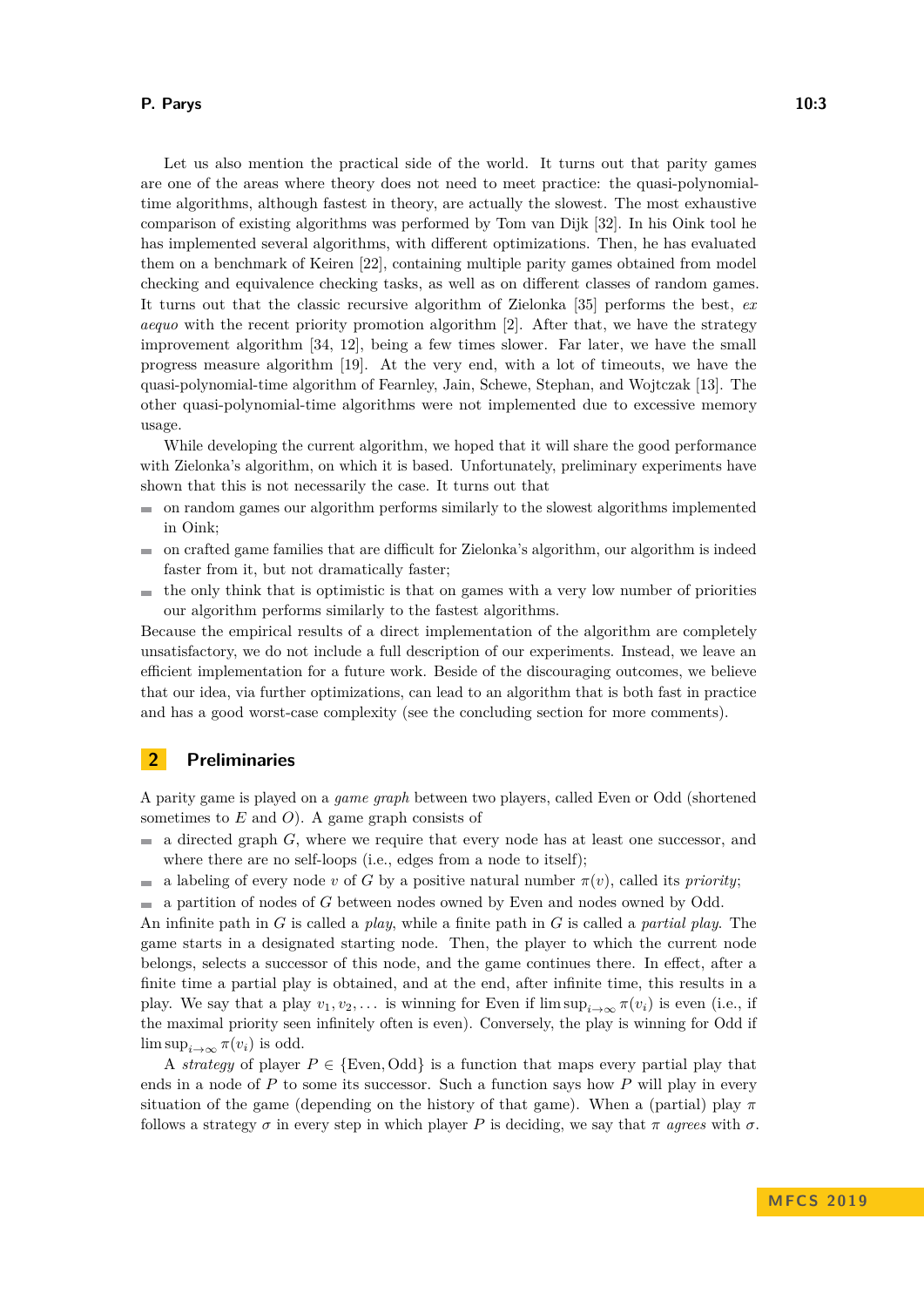#### **10:4 Parity Games: Zielonka's Algorithm in Quasi-Polynomial Time**

A strategy  $\sigma$  is *winning* for P from a node *v* if every play that starts in *v* and agrees with  $\sigma$ is winning for *P*. While saying "player *P* wins from a node *v*" we usually mean that *P* has a winning strategy from *v*. Let  $Win_P(G)$  be the set of nodes of *G* from which *P* wins; it is called the *winning region* of *P*. By Martin's theorem [\[27\]](#page-11-15) we know that parity games are determined: in every game graph  $G$ , and for every node  $v$  of  $G$  either Even wins from  $v$ , or Odd wins from *v*. In effect,  $Win_E(G)$  and  $Win_O(G)$  form a partition of the node set of *G*.

During the analysis, we also consider games with other winning conditions. A *winning condition* is a set of plays. The winning conditions of Even and Odd considered in parity games are denoted LimsupEven and LimsupOdd, respectively. Beside of that, for every set *S* of nodes, let Safety(*S*) be the set of plays that use only nodes from *S*.

A *dominion* for Even is a set *S* of nodes such that from every  $v \in S$  Even wins the game with the condition LimsupEven ∩ Safety $(S)$ ; in other words, from every node of *S* he can win the parity game without leaving *S*. Likewise, a dominion for Odd is a set *S* of nodes such that from every  $v \in S$  Odd wins the game with the condition LimsupOdd ∩ Safety(*S*). Notice that the whole  $Win_P(G)$  is a dominion for *P* (where  $P \in \{\text{Even}, \text{Odd}\}\)$ . Indeed, if Even is going to win from some  $v \in Win_E(G)$ , the play cannot leave  $Win_E(G)$  and enter a node  $v' \in Win_{O}(G)$ , as then Odd could use his winning strategy from  $v'$  and win the whole game; here we use the fact that all suffixes of a play in LimsupEven are also in LimsupEven. For  $P = \text{Odd the situation is symmetric.}$ 

## **3 Standard Zielonka's Algorithm**

Before presenting our algorithm, we recall the standard Zielonka's algorithm, as a reference.

For a set of nodes *N* in a game graph *G*, and for a player  $P \in \{Even, Odd\}$ , we define the *attractor* of N, denoted  $\text{ATR}_P(G, N)$ , to be the set of nodes of G from which P can force to reach a node from N. In other words,  $\text{ATR}_P(G, N)$  is the smallest set such that  $N \subseteq \text{ATR}_P(G, N),$  $\blacksquare$ 

- if *v* is a node of *P* and some its successor is in  $\text{ATR}_P(G, N)$ , then  $v \in \text{ATR}_P(G, N)$ , and  $\blacksquare$
- if *v* is a node of the opponent of *P* and all its successors are in  $\text{ATR}_P(G, N)$ , then  $\sim$  $v \in \text{ATR}_P(G, N)$ .

Clearly  $\text{ATR}_P(G, N)$  can be computed in time proportional to the size of *G*.

<span id="page-3-0"></span>**Algorithm 1** Standard Zielonka's Algorithm.

| 1: procedure $\text{SOLVE}_E(G, h)$                      | $\triangleright$ h is an <u>even</u> upper bound for priorities in G |
|----------------------------------------------------------|----------------------------------------------------------------------|
| $2:$ begin                                               |                                                                      |
| do begin<br>3:                                           |                                                                      |
| $N_h = \{v \in \text{nodes}(G) \mid \pi(v) = h\};$<br>4: | $\triangleright$ nodes with the highest priority                     |
| $H = G \setminus \text{ATR}_E(G, N_h);$<br>5:            | $\rhd$ new game: reaching priority $h \to \text{win}$                |
| $W_O = \text{SOLVE}_O(H, h-1);$<br>6:                    | $\triangleright$ in $W_O$ we lose before reaching priority h         |
| $G = G \setminus \text{ATR}_O(G, W_O);$<br>7:            | $\rhd$ possibly $N_h \cap \text{ATR}_O(G, W_O) \neq \emptyset$       |
| end while $W_O \neq \emptyset$ ;<br>8:                   |                                                                      |
| return nodes $(G)$ ;<br>9:                               |                                                                      |
| $10:$ end                                                |                                                                      |

Algorithm [1](#page-3-0) is the standard Zielonka's algorithm. The procedure  $\text{SOLVE}_E(G, h)$  returns  $Win_E(G)$ , the winning region of Even, if *h* is an even number that is greater or equal than all priorities appearing in *G*. A procedure  $\text{SOLVE}_O(G, h)$  is also needed; it is identical to SOLVE<sub>E</sub>(*G, h*) except that the roles of *E* and *O* are swapped; it returns  $Win_{O}(G)$ , the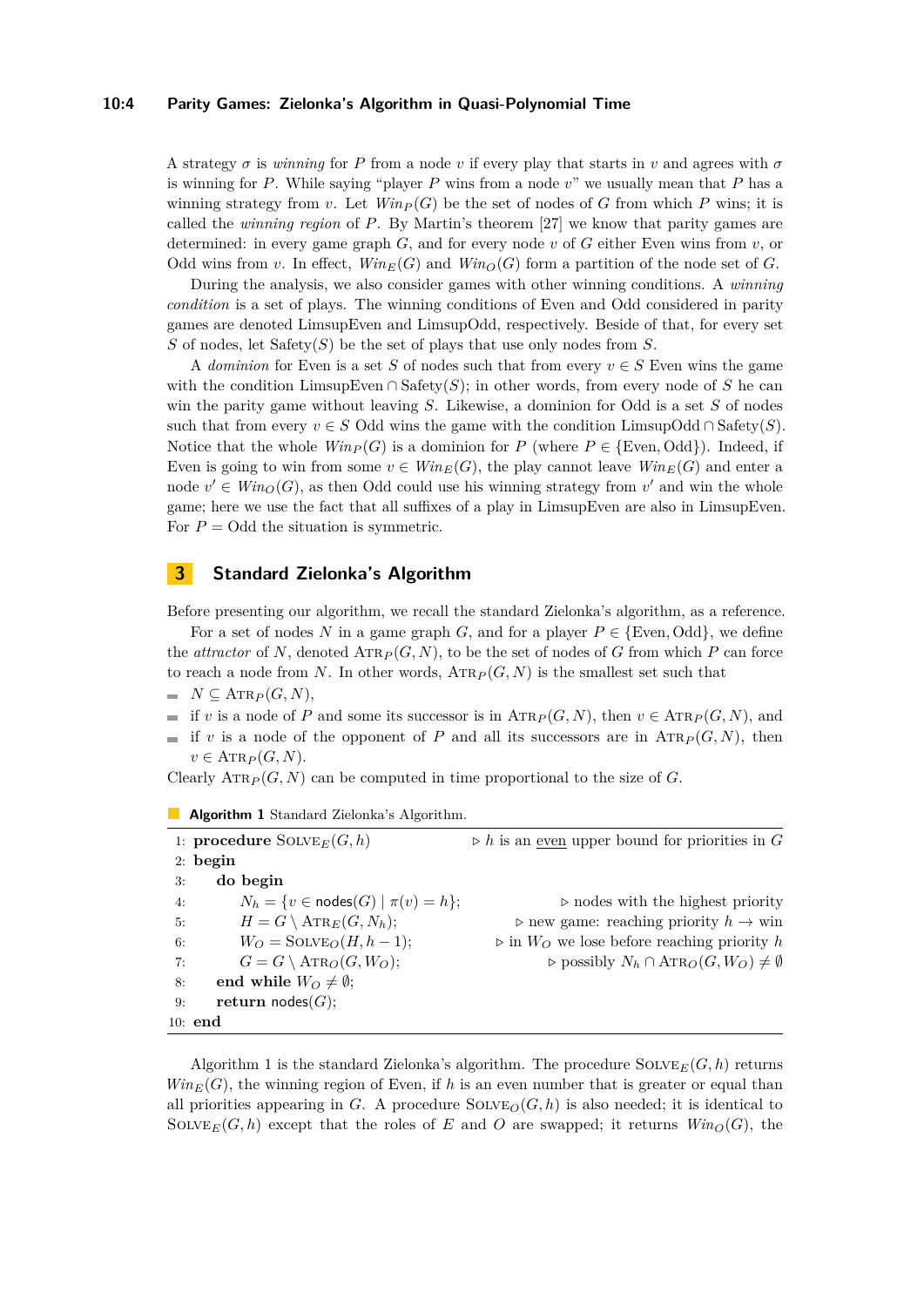<span id="page-4-0"></span>

**Figure 1** The structure of winning regions in a parity game. a a s

winning region of Odd. While writing  $G \setminus S$ , we mean the game obtained by removing from *G* all nodes in *S*, and all edges leading to nodes in *S* or starting from nodes in *S*. We use this construct only when *S* is an attractor; in such a case, if all successors of a node *v* are removed, then  $v$  is also removed (i.e., if all successors of  $v$  belong to an attractor, then  $v$ belongs to the attractor as well). In effect  $G \setminus S$  is a valid game graph (every its node has at least one successor).

We remark that the algorithm is presented in a slightly different way than usually. Namely, we use here a loop, while the usual presentation does not use a loop but rather calls recursively  $\text{SOLVE}_E(G \setminus \text{ATR}_O(G, W_O), h)$  at the end of the procedure. This is only a superficial difference in the presentation, but is useful while modifying the algorithm in the next section.

The algorithm can be understood while looking at Figure [1.](#page-4-0) Let *h* be the highest priority used in *G*; assume that it is even. The game graph *G* can be divided into two parts:  $Win_E(G)$ and  $Win_{\mathcal{O}}(G)$ . In  $Win_{E}(G)$  we can distinguish the attractor of nodes with priority *h* (denoted  $A_E$ ). Odd either loses inside  $Win_E(G) \setminus A_E$ , or enters  $A_E$ , which causes that a node with priority *h* is seen, and then the game continues in some node of  $Win_E(G)$ . The winning region of Odd,  $Win_{O}(G)$ , can be divided into multiple parts. We have a part  $W_O^0$ , where Odd can win without seeing a node of priority *h*. Then, we have nodes of priority *h* from which Even is forced to enter  $W_O^0$ , and their attractor, denoted  $A_1$ . Then, we have a part  $W_O^1$ , where Odd can ensure that the play is either winning for him inside  $W_O^1$  or enters  $A_1$ ; in other words, from nodes of  $W_O^1$  Odd can win while seeing *h* at most once. We also have parts  $W_O^i$  for larger *i*, and corresponding attractors  $A_i$ .

While running the algorithm, this partition of *G* is not known, and has to be discovered. To this end, the algorithm assumes first (in the game *H*) that all nodes of priority *h* are winning for Even. The first call to  $\text{SOLVE}_O(H, h-1)$  returns the set  $W_O^0$  of nodes where Odd wins without seeing a node of priority *h*. We then remove them from the game, together with the attractor  $A_1$ . In the next step,  $\text{SOLVE}_O(H, h-1)$  returns the set  $W_O^1$ , and so on. At the end the whole  $Win_{O}(G)$  becomes removed, and the procedure returns  $Win_{E}(G)$ .

## **4 Quasi-Polynomial-Time Algorithm**

We now present a modification to Algorithm [1](#page-3-0) that results in obtaining quasi-polynomial running time, in the worst case.

The modification can be understood while looking again at Figure [1.](#page-4-0) The key observation is that, while  $Win_{O}(G)$  is of size at most *n* (where *n* is the number of nodes in *G*), then most of its parts  $W_O^i$  are smaller. Namely, most of them have to be of size at most  $\frac{n}{2}$ , and only one of them can be larger than  $\frac{n}{2}$ . We use this observation, and while looking for  $W_O^i$ , we search for a winning region (for a dominion) of size at most  $\frac{n}{2}$ . Usually this is enough;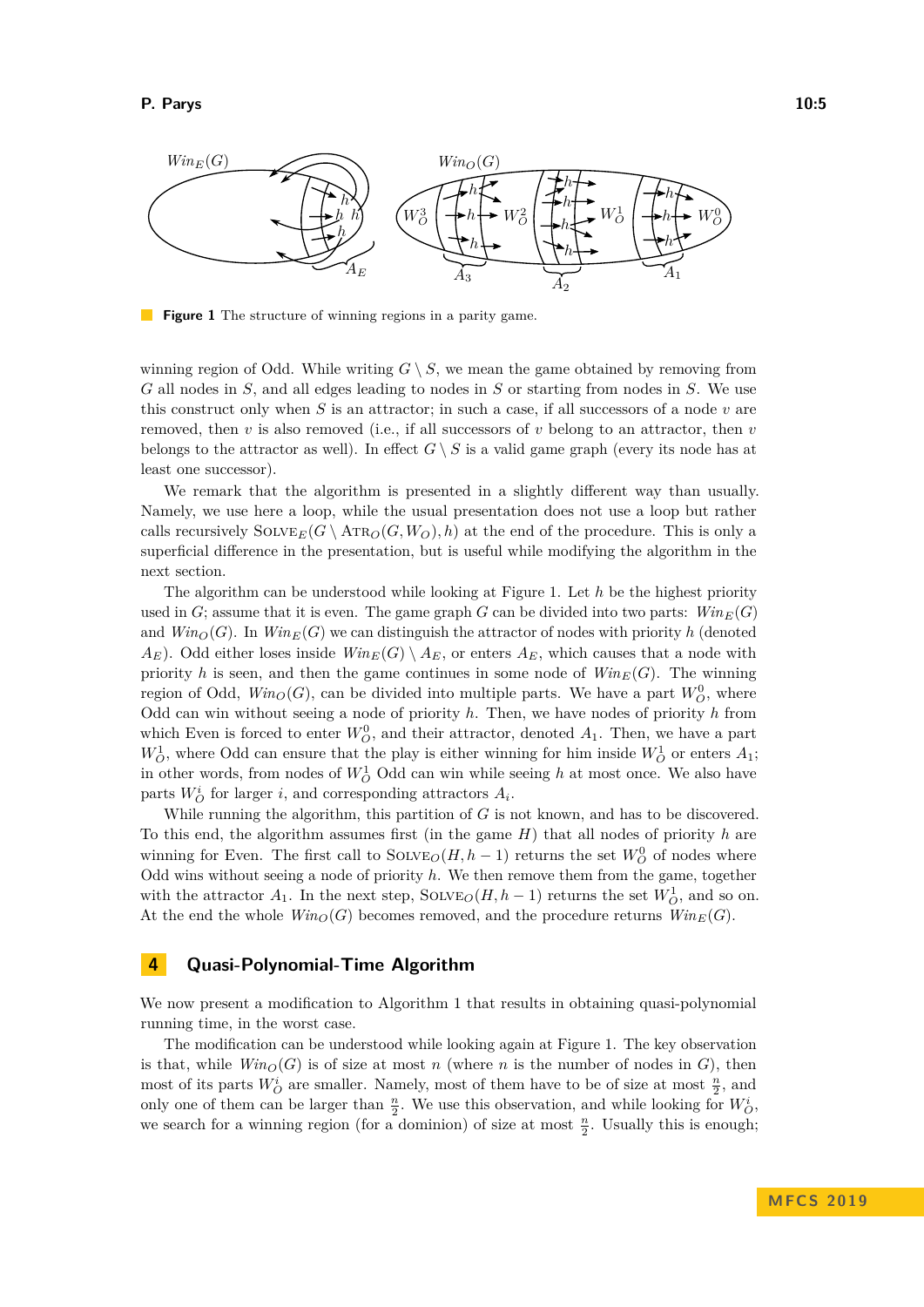### **10:6 Parity Games: Zielonka's Algorithm in Quasi-Polynomial Time**

only once it is not enough: one  $W_O^i$  can be larger than  $\frac{n}{2}$  and it will not be found if we only look for a set of size at most  $\frac{n}{2}$ . But when the algorithm finds no set of size at most  $\frac{n}{2}$ , we can once search for  $W_O^i$  of an arbitrary size. After that, we know that all following sets  $W_O^i$ are again of size at most  $\frac{n}{2}$ . While going recursively, we notice that every  $W_O^i$  can be further subdivided in a similar way, while splitting on the priority  $h-2$ . If  $|W_O^i| \leq \frac{n}{2}$ , we again have the property that most of the parts of  $W^i_O$  are of size at most  $\frac{n}{4}$ , and only one of them can be larger than  $\frac{n}{4}$ .

To exploit this observation, in the recursive calls we pass two precision parameters,  $p_E$ and  $p<sub>O</sub>$  (one for every of the players), saying that we search for winning sets of size at most *p<sup>E</sup>* for Even, and at most *p<sup>O</sup>* for Odd. The modified procedure is presented as Algorithm [2.](#page-5-0) Again, one also needs a procedure  $SOLVE<sub>O</sub>$ , which is obtained from  $SOLVE<sub>E</sub>$  by literally changing every *E* to *O* and *vice versa*.

<span id="page-5-0"></span>**Algorithm 2** Quasi-Polynomial-Time Algorithm.

```
1: procedure SOLVE<sub>E</sub>(G, h, p<sub>E</sub>, p<sub>O</sub>) \triangleright p_E, p<sub>O</sub> are new "precision" parameters
 2: begin
 3: if G = \emptyset \vee p_E \le 1 then
 4: return ∅; . we assume that there are no self-loops in G
 5: do begin
 6: N_h = \{v \in \text{nodes}(G) \mid \pi(v) = h\};7: H = G \setminus \text{ATR}_E(G, N_h);8: W_O = \text{SOLVE}_O(H, h-1, \lfloor p_O/2 \rfloor, p_E); \triangleright precision decreased
 9: G = G \setminus \text{ATR}_O(G, W_O);10: end while W_O \neq \emptyset;
11: N_h = \{v \in \text{nodes}(G) \mid \pi(v) = h\};12: H = G \setminus \text{ATR}_E(G, N_h);13: W_O = \text{SOLVE}_O(H, h-1, p_O, p_E); \triangleright we try once with the full precision
14: G = G \setminus \text{ATR}_O(G, W_O);15: while W_O \neq \emptyset do begin
16: N_h = \{v \in \text{nodes}(G) \mid \pi(v) = h\};17: H = G \setminus \text{ATR}_E(G, N_h);18: W_O = \text{SOLVE}_O(H, h-1, \lfloor p_O/2 \rfloor, p_E); \triangleright again, precision decreased
19: G = G \setminus \text{ATR}_O(G, W_O);20: end;
21: return nodes(G);
22: end
```
We start the algorithm with  $p_E = p_O = n$ , where *n* is the number of nodes in *G*. In the procedure we have now, in a sense, three copies of the previous procedure, corresponding to three stages. In the first stage, in lines 5-10, we look for sets  $W_O^i$  of size at most  $\lfloor \frac{p_O}{2} \rfloor$ . If the returned set is empty, this may mean that the next  $W_O^i$  either is empty, or is of size greater than  $\lfloor \frac{p_O}{2} \rfloor$ . Then, in lines 11-14, we once search for a set  $W_O^i$  of size at most  $p_O$  (knowing that if it is nonempty, then its size is greater than  $\lfloor \frac{p_O}{2} \rfloor$ ). Finally, in the loop in lines 15-20, we again look for sets  $W_O^i$  of size at most  $\lfloor \frac{p_O}{2} \rfloor$  (because we have already found a set of size greater than  $\lfloor \frac{p_O}{2} \rfloor$ , all the remaining sets have size at most  $\lfloor \frac{p_O}{2} \rfloor$ ).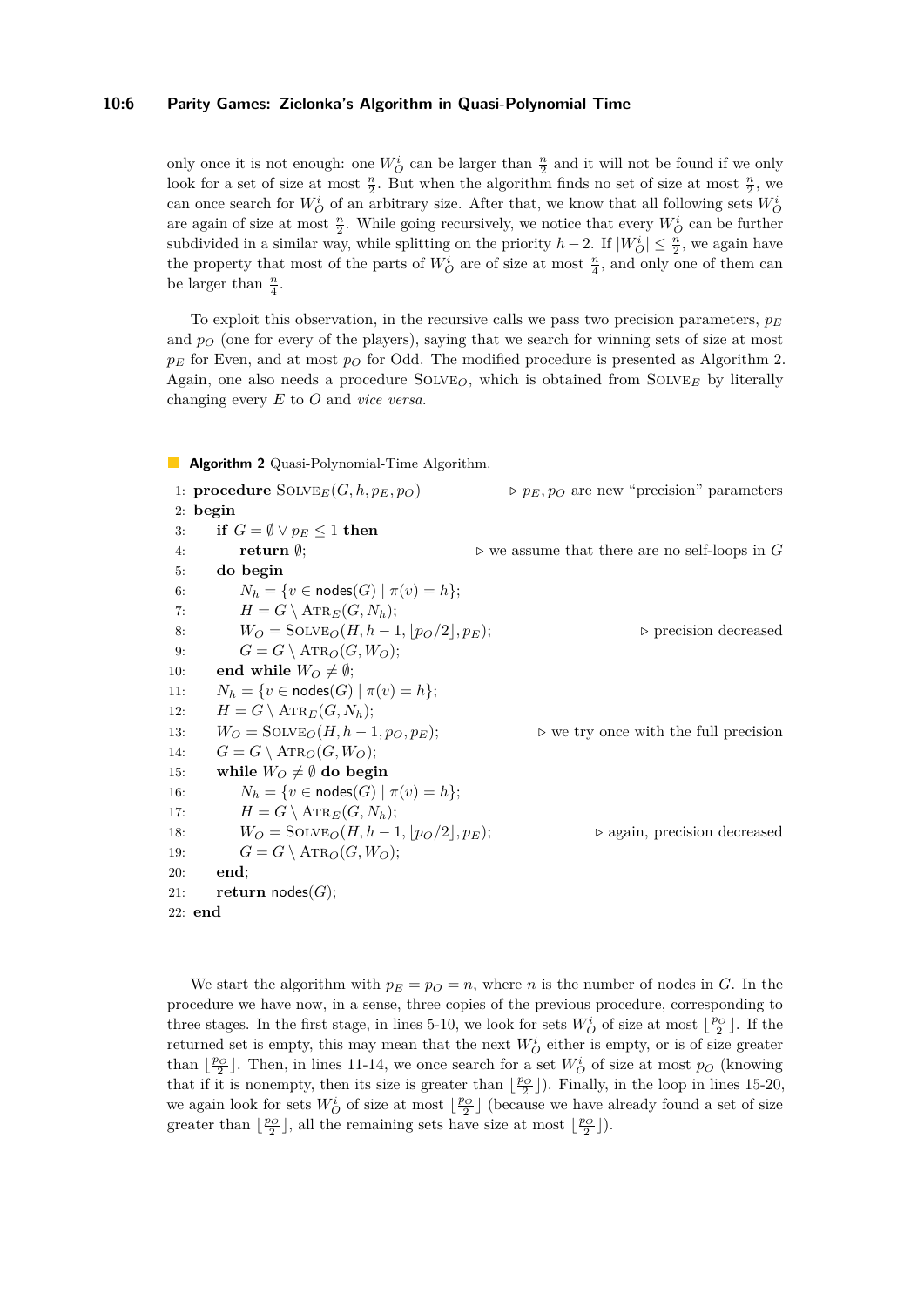#### **P. Parys 10:7**

## **5 Complexity Analysis**

Let us analyze the complexity of our algorithm.

First, we observe that the space complexity is  $O(n \cdot h)$ , where *n* is the number of nodes. and *h* is the maximal priority. Indeed, the depth of the recursion is at most *h*, and on every step we only need to remember some sets of nodes.

We now come to the running time. As it is anyway worse than the running time of the other quasi-polynomial-time algorithms, we do not aim in proving a very tight upper bound; we only prove that the running time is quasi-polynomial.

Let  $R(h, l)$  be the number of (nontrivial) executions of the SOLVE<sub>*E*</sub> and SOLVE<sub>*O*</sub> procedures performed during one call to  $\text{SOLVE}_E(G, h, p_E, p_O)$  with  $\lfloor \log p_E \rfloor + \lfloor \log p_O \rfloor = l$ , and with *G* having at most *n* nodes (where *n* is fixed). We only count here nontrivial executions, that is, such that do not leave the procedure in line 4. Clearly  $R(0, l) = R(h, 0) = 0$ . For  $h, l \geq 1$  it holds that

<span id="page-6-0"></span>
$$
R(h, l) \le 1 + n \cdot R(h - 1, l - 1) + R(h - 1, l). \tag{1}
$$

Indeed, in SOLVE<sub>E</sub> after every call to SOLVE<sub>Q</sub> we remove at least one node from  $G$ , with the exception of two such calls: the last call in line 8, and the last call ever. In effect, in lines 8 and 18 we have at most *n* calls to  $SOLVE<sub>O</sub>$  with decreased precision (plus, potentially, the  $(n+1)$ -th call with empty *G*, which is not included in  $R(h, l)$ , and in line 13 we have one call to SOLVE<sub>O</sub> with full precision. Notice that  $\log p$ <sup>*O*</sup> (hence also *l*) decreases by 1 in the decreased-precision call.

Using Inequality [\(1\)](#page-6-0) we now prove by induction that  $R(h, l) \leq n^l \cdot {h+l \choose l} - 1$ . For  $h = 0$ and for  $l = 0$  the inequality holds. For  $h, l \geq 1$  we have that

$$
R(h, l) \le 1 + n \cdot R(h - 1, l - 1) + R(h - 1, l)
$$
  
\n
$$
\le 1 + n \cdot \binom{n^{l-1} \cdot \binom{h - 1 + l - 1}{l - 1} - 1} + n^l \cdot \binom{h - 1 + l}{l} - 1
$$
  
\n
$$
\le n^l \cdot \binom{h - 1 + l}{l - 1} + \binom{h - 1 + l}{l} - 1
$$
  
\n
$$
= n^l \cdot \binom{h + l}{l} - 1.
$$

In effect,  $R(h, l) \leq n^l \cdot (h + l)^l$ . Recalling that we start with  $l = 2 \cdot \lfloor \log n \rfloor$ , we see that this number is quasi-polynomial in *n* and *h*. This concludes the proof, since obviously a single execution of the SOLVE<sub>*E*</sub> procedure (not counting the running time of recursive calls) costs polynomial time.

## **6 Correctness**

We now justify correctness of the algorithm. This amounts to proving the following lemma.

<span id="page-6-1"></span>▶ **Lemma 6.1.** *Procedure* SOLVE<sub>*E*</sub>(*G*, *h*, *p<sub>E</sub>*, *p*<sub>*O*</sub>) *returns a set*  $W_E$  *such that for every*  $S \subseteq$ nodes(*G*)*,*

 $\blacksquare$  *if S is a dominion for Even, and*  $|S| ≤ p_E$ *, then*  $S ⊆ W_E$ *, and* 

*if S is a dominion for Odd, and*  $|S| \leq p_O$ *, then*  $S \cap W_E = \emptyset$ *.*  $\mathcal{L}_{\mathcal{A}}$ 

Notice that in *G* there may be nodes that do not belong to any dominion smaller than  $p_E$  or  $p_O$ ; for such nodes we do not specify whether or not they are contained in  $W_E$ .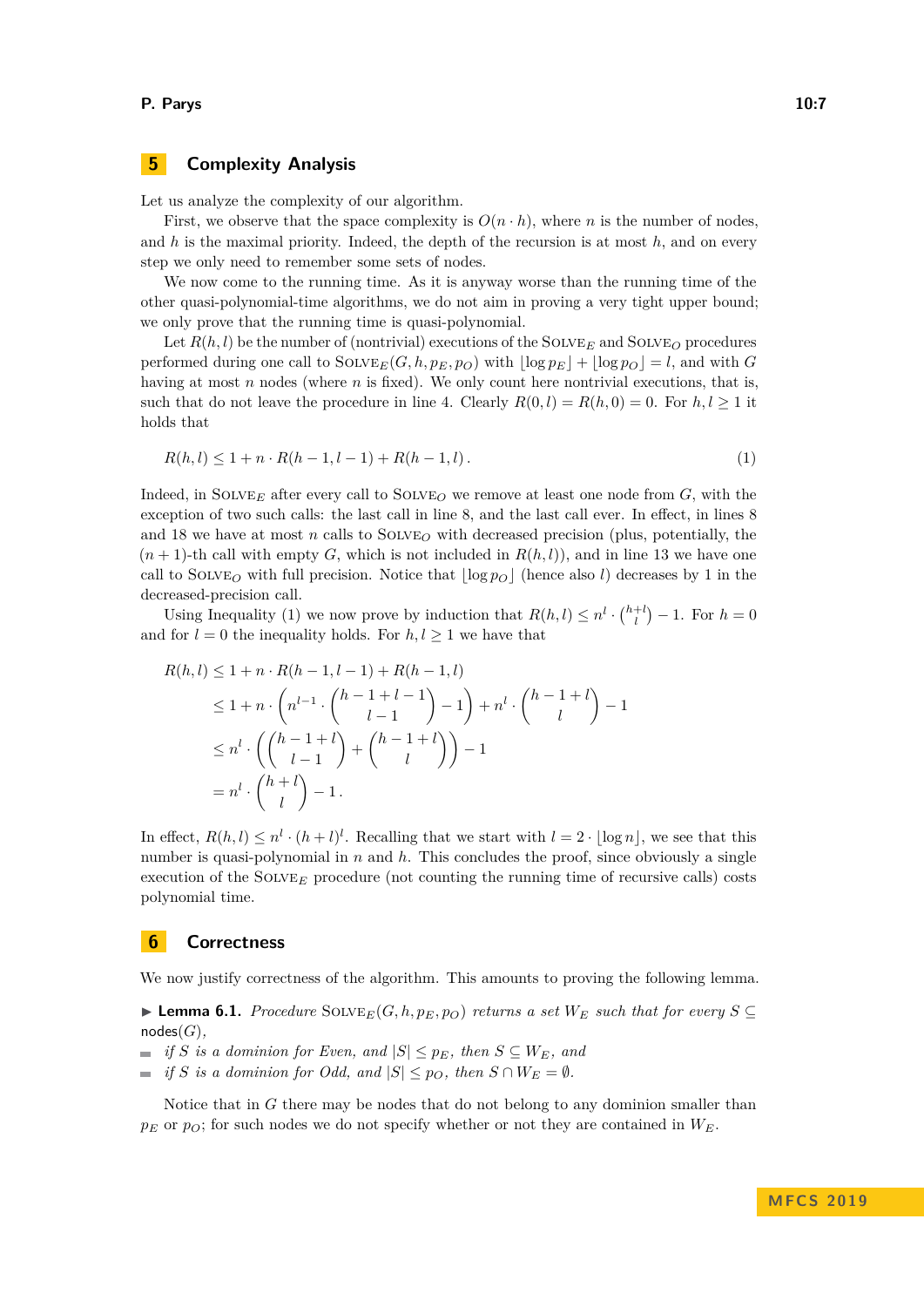#### **10:8 Parity Games: Zielonka's Algorithm in Quasi-Polynomial Time**

Recall that  $Win_E(G)$  is a dominion for Even, and  $Win_O(G)$  is a dominion for Odd. Thus, using Lemma [6.1](#page-6-1) we can conclude that for  $p_E = p_O = n$  the procedure returns  $Win_E(G)$ , the winning region of Even.

One may wonder why we use dominions in the statement of the lemma, instead of simply saying that if  $|Win_E(G)| \leq p_E$ , then  $Win_E(G) \subseteq W_E$ . Such a simplified statement, however, is not suitable for induction. Indeed, while switching from the game *G* to the game *H* (created in lines 7, 12, 17) the winning regions of Even may increase dramatically, because in *H* Odd is not allowed to visit any node with priority *h*. Nevertheless, the winning region of Even in *G*, and any dominion of Even in *G*, remains a dominion in *H* (when restricted to nodes of *H*).

Before proving Lemma [6.1,](#page-6-1) let us observe two facts about dominions. In their statements  $P \in \{Even, Odd\}$  is one of the players, and  $\overline{P}$  is his opponent.

<span id="page-7-0"></span> $\blacktriangleright$  **Fact 6.2.** *If S is a dominion for P in a game G, and X is a set of nodes of G, then*  $S \setminus \text{ATR}_P(G, X)$  *is a dominion for*  $P$  *in*  $G \setminus \text{ATR}_P(G, X)$ *.* 

**Proof.** Denote  $S' = S \setminus \text{ATR}_P(G, X)$  and  $G' = G \setminus \text{ATR}_P(G, X)$ . By definition, from every node  $v \in S$  player *P* wins with the condition Limsup  $P \cap$  Safety(*S*) in *G*, using some winning strategy. Observe that using the same strategy he wins with the condition Limsup<sup>*P*</sup> ∩ Safety(*S*<sup> $\prime$ </sup>) in *G*<sup> $\prime$ </sup> (assuming that the starting node *v* is in *S*<sup> $\prime$ </sup>). The strategy remains valid in  $G'$ , because every node  $u$  of player  $P$  that remains in  $G'$  has the same successors in *G*<sup> $\prime$ </sup> as in *G* (conversely: if some of successors of *u* belongs to ATR<sub>*P*</sub> (*G, X*), then *u* also belongs to  $\text{ATR}_P(G, X)$ .

<span id="page-7-1"></span> $\blacktriangleright$  **Fact 6.3.** *If S is a dominion for P in a game G, and X is a set of nodes of G such that*  $S \cap X = \emptyset$ , then *S is a dominion for P in*  $G \setminus \text{ATR}_{\overline{P}}(G, X)$  *(in particular*  $S \subseteq$  $\mathsf{nodes}(G \setminus \mathrm{ATR}_{\overline{P}}(G,X))).$ 

**Proof.** Denote  $G' = G \setminus \text{ATR}_{\overline{P}}(G, X)$ . Suppose that there is some  $v \in S \cap \text{ATR}_{\overline{P}}(G, X)$ . On the one hand, *P* can guarantee that, while starting from *v*, the play stays in *S* (by the definition of a dominion); on the other hand,  $\overline{P}$  can force to reach the set *X* (by the definition of an attractor), which is disjoint from *S*. Thus such a node *v* could not exist, we have  $S \subseteq \mathsf{nodes}(G')$ .

It remains to observe that from every node  $v \in S$  player *P* wins with the condition Limsup $P \cap S$ afety(*S*) also in the restricted game  $G'$ , using the same strategy as in *G*. Indeed, a play in *G* following this strategy never leaves *S*, and the whole *S* remains unchanged in  $G'$ . . Jan 1980. aastal ja kuningas kaupungi kalendari kaupungi kaupungi kaupungi kaupungi kaupungi kaupungi kalend<br>Jan 1980. aastal ja kuningas kaupungi kaupungi kaupungi kaupungi kaupungi kaupungi kaupungi kaupungi kaupungi

We are now ready to prove Lemma [6.1.](#page-6-1)

**Proof of Lemma [6.1.](#page-6-1)** We prove the lemma by induction on *h*. Consider some execution of the procedure. By  $G^i$ ,  $N_h^i$ ,  $H^i$ ,  $W_O^i$  we denote values of the variables  $G, N_h, H, W_O$  just after the *i*-th call to SOLVE<sub>O</sub> in one of the lines 8, 13, 18; in lines 9, 14, 19 we create  $G^{i+1}$ out of  $G^i$  and  $W^i_O$ . In particular  $G^1$  equals the original game  $G$ , and at the end we return nodes( $G^{m+1}$ ), where *m* is the number of calls to SOLVE<sub>O</sub>.

Concentrate on the first item of the lemma: fix an Even's dominion  $S$  in  $G$  (i.e., in  $G^1$ ) such that  $|S| \leq p_E$ . Assume that  $S \neq \emptyset$  (for  $S = \emptyset$  there is nothing to prove). Notice first that a nonempty dominion has at least two nodes (by assumption there are no self-loops in *G*, hence every play has to visit at least two nodes), thus, because  $S \subseteq \text{nodes}(G)$  and  $|S| \leq p_E$ , we have that  $G \neq \emptyset$  and  $p_E > 1$ . It means that the procedure does not return in line 4. We thus need to prove that  $S \subseteq \text{nodes}(G^{m+1})$ .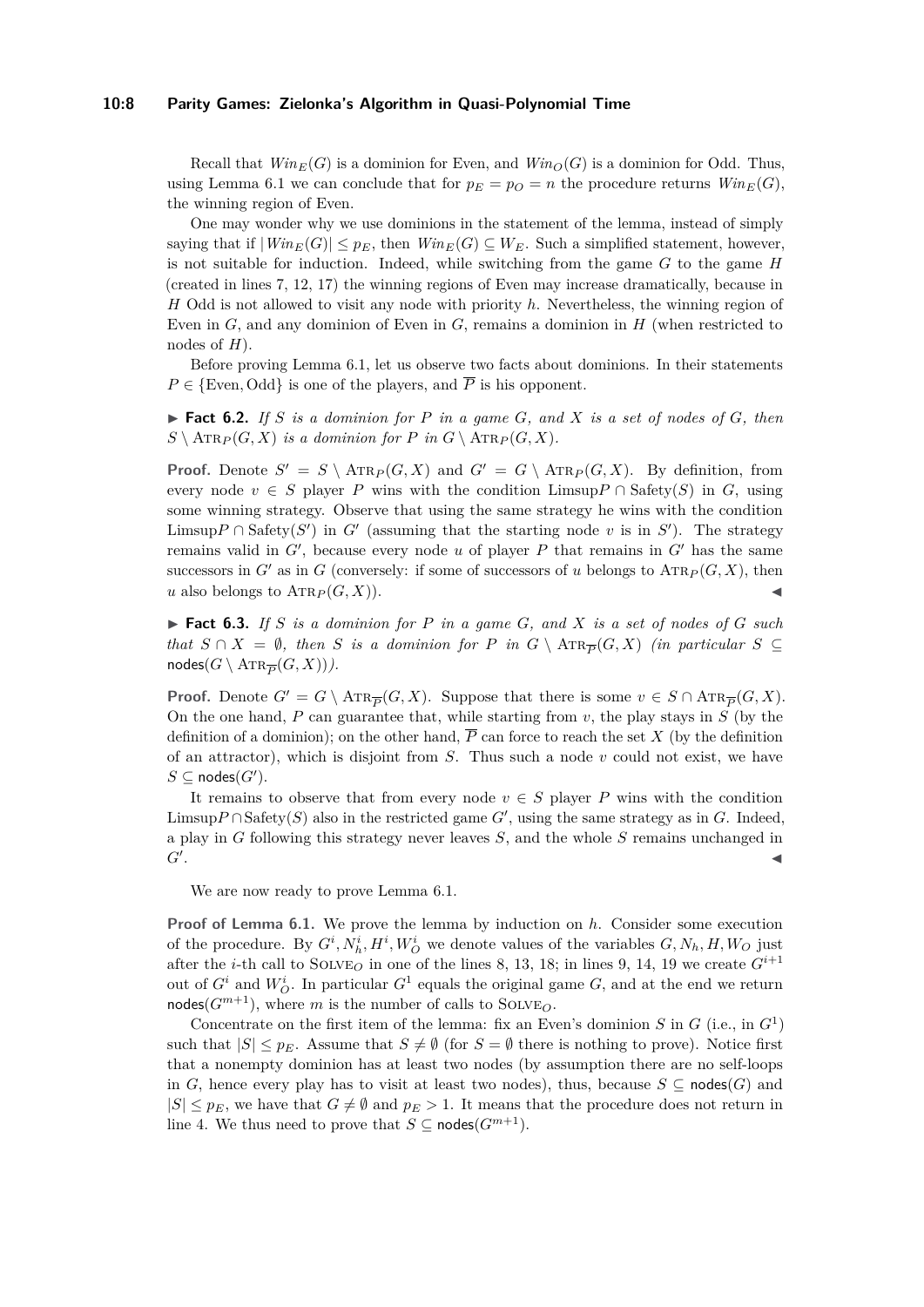#### **P. Parys 10:9**

We actually prove that *S* is a dominion for Even in  $G^i$  for every  $i \in \{1, \ldots, m+1\}$ , meaning in particular that  $S \subseteq \text{nodes}(G^i)$ . This is shown by an internal induction on *i*. The base case  $(i = 1)$  holds by assumption. For the induction step, consider some  $i \in \{1, \ldots, m\}$ . By the induction assumption  $S$  is a dominion for Even in  $G^i$ , and we need to prove that it is a dominion for Even in  $G^{i+1}$ .

Consider  $S^i = S \cap \text{nodes}(H^i)$ . Because  $S^i = S \setminus \text{ATR}_E(G^i, N_h^i)$ , by Fact [6.2](#page-7-0) the set  $S^i$ is a dominion for Even in  $H^i = G^i \setminus \text{ATR}_E(G^i, N_h^i)$ , and obviously  $|S^i| \leq |S| \leq p_E$ . By the assumption of the external induction (which can be applied to  $SOLVE_O$ , by symmetry) it follows that  $S^i \cap W_O^i = \emptyset$ , so also  $S \cap W_O^i = \emptyset$  (because  $W_O^i$  contains only nodes of  $G^i$ , while  $S \setminus S^i$  contains no nodes of  $G^i$ ). Thus, by Fact [6.3](#page-7-1) the set *S* is a dominion for Even in  $G^{i+1} = G^i \setminus \text{ATR}_O(G^i, W_O^i)$ . This finishes the proof of the first item.

Now we prove the second item of the lemma. To this end, fix some Odd's dominion *S* in *G* such that  $|S| \leq p_O$ . If  $p_E \leq 1$ , we return  $W_E = \emptyset$  (line 4), so clearly  $S \cap W_E = \emptyset$ . The interesting case is when  $p_E \geq 2$ . Denote  $S^i = S \cap \text{nodes}(G^i)$  for all  $i \in \{1, ..., m + 1\}$ ; we first prove that  $S^i$  is a dominion for Odd in  $G^i$ . This is shown by induction on *i*. The base case of  $i = 1$  holds by assumption, because  $G^1 = G$  and  $S^1 = S$ . For the induction step, assume that  $S^i$  is a dominion for Odd in  $G^i$ , for some  $i \in \{1, \ldots, m\}$ . By definition  $G^{i+1} = G^i \setminus \text{ATR}_O(G^i, W_O^i)$  and  $S^{i+1} = S^i \setminus \text{ATR}_O(G^i, W_O^i)$ , so  $S^{i+1}$  is a dominion for Odd in  $G^{i+1}$  by Fact [6.2,](#page-7-0) which finishes the inductive proof.

For  $i \in \{1, \ldots, m\}$ , let  $Z^i$  be the set of nodes (in  $S^i \setminus N_h^i$ ) from which Odd wins with the condition LimsupOdd ∩ Safety $(S^i \setminus N_h^i)$  in  $G^i$  (that is, where Odd can win without seeing priority *h* – the highest even priority). Let us observe that if  $S^i \neq \emptyset$  then  $Z^i \neq \emptyset$  ( $\clubsuit$ ). Indeed, suppose to the contrary that  $Z^i = \emptyset$ , and consider an Odd's strategy that allows him to win with the condition LimsupOdd ∩ Safety $(S<sup>i</sup>)$  in  $G<sup>i</sup>$ , from some node  $v<sub>0</sub> ∈ S<sup>i</sup>$ . Because  $v_0 \notin Z^i$ , this strategy in not winning for the condition LimsupOdd ∩ Safety $(S^i \setminus N_h^i)$ , so Even, while playing against this strategy, can reach a node  $v_1$  in  $N_h^i$  (as he cannot violate the parity condition nor leave  $S^i$ ). For the same reason, because  $v_1 \notin Z^i$ , Even can continue and reach a node  $v_2$  in  $N_h^i$ . Repeating this forever, Even gets priority *h* (which is even and is the highest priority) infinitely many times, contradicting the fact that the strategy was winning for Odd.

Observe also that from nodes of  $Z^i$  Odd can actually win with the condition LimsupOdd∩ Safety( $Z<sup>i</sup>$ ) in  $G<sup>i</sup>$ , using the strategy that allows him to win with the condition LimsupOdd ∩ Safety( $S^i \setminus N_h^i$ ). Indeed, if a play following this strategy enters some node *v*, then from this node *v* Odd can still win with the condition LimsupOdd ∩Safety $(S<sup>i</sup> \ N<sup>i</sup><sub>h</sub>)$ , which means that these nodes belongs to  $Z^i$ . It follows that  $Z^i$  is a dominion for Odd in  $G^i$ . Moreover, because  $Z^i \cap N_h^i = \emptyset$ , from Fact [6.3](#page-7-1) we have that  $Z^i$  is a dominion for Odd in  $H^i = G^i \setminus \text{ATR}_E(G^i, N_h^i)$ .

Let  $k$  be the number of the call to SOLVE<sub>Q</sub> that is performed in line 13 (calls number 1*, . . . , k* − 1 are performed in line 8, and calls number *k* + 1*, . . . , m* are performed in line 18). Recall that  $W_O^i$  is the set returned by a call to  $\text{SOLVE}_O(H^i, h-1, p_O^i, p_E)$ , where  $p_O^k = p_O$ , and  $p_O^i = \lfloor \frac{p_O}{2} \rfloor$  if  $i \neq k$ . From the assumption of the external induction, if  $|Z^i| \leq \lfloor \frac{p_O}{2} \rfloor$  or if  $i = k$  (since  $Z^i \subseteq S^i \subseteq S$  and  $|S| \leq p_O$ , clearly  $|Z^i| \leq p_O$ ), we obtain that  $Z^i \subseteq W_O^i$  ( $\spadesuit$ ).

We now prove that  $|S^{k+1}| \leq \lfloor \frac{p_O}{2} \rfloor$ . This clearly holds if  $S^{k-1} = \emptyset$ , because  $S^{k+1} \subseteq$  $S^k \subseteq S^{k-1}$ . Suppose thus that  $S^{k-1} \neq \emptyset$ . Then  $Z^{k-1} \neq \emptyset$ , by ( $\clubsuit$ ). On the other hand,  $W_O^{k-1} = \emptyset$ , because we are just about to leave the loop in lines 5-10 (the *k*-th call to SOLVE<sub>*O*</sub> is in line 13). By ( $\bullet$ ), if  $|Z^{k-1}| \leq \lfloor \frac{p_0}{2} \rfloor$ , then  $Z^{k-1} \subseteq W_O^{k-1}$ , which does not hold in our case. Thus  $|Z^{k-1}| > \lfloor \frac{p_O}{2} \rfloor$ . Because  $W_O^{k-1} = \emptyset$ , we simply have  $G^k = G^{k-1}$ , and  $S^k = S^{k-1}$ , and  $Z^k = Z^{k-1}$ . Using ( $\spadesuit$ ) for  $i = k$ , we obtain that  $Z^k \subseteq W_O^k$ , and because  $S^{k+1} = S^k \setminus \text{ATR}_O(G^k, W_O^k) \subseteq S^k \setminus W_O^k \subseteq S^k \setminus Z^k$  we obtain that  $|S^{k+1}| \leq |S^k| - |Z^k| \leq p_O - (\lfloor \frac{p_O}{2} \rfloor + 1) \leq \lfloor \frac{p_O}{2} \rfloor$ , as initially claimed.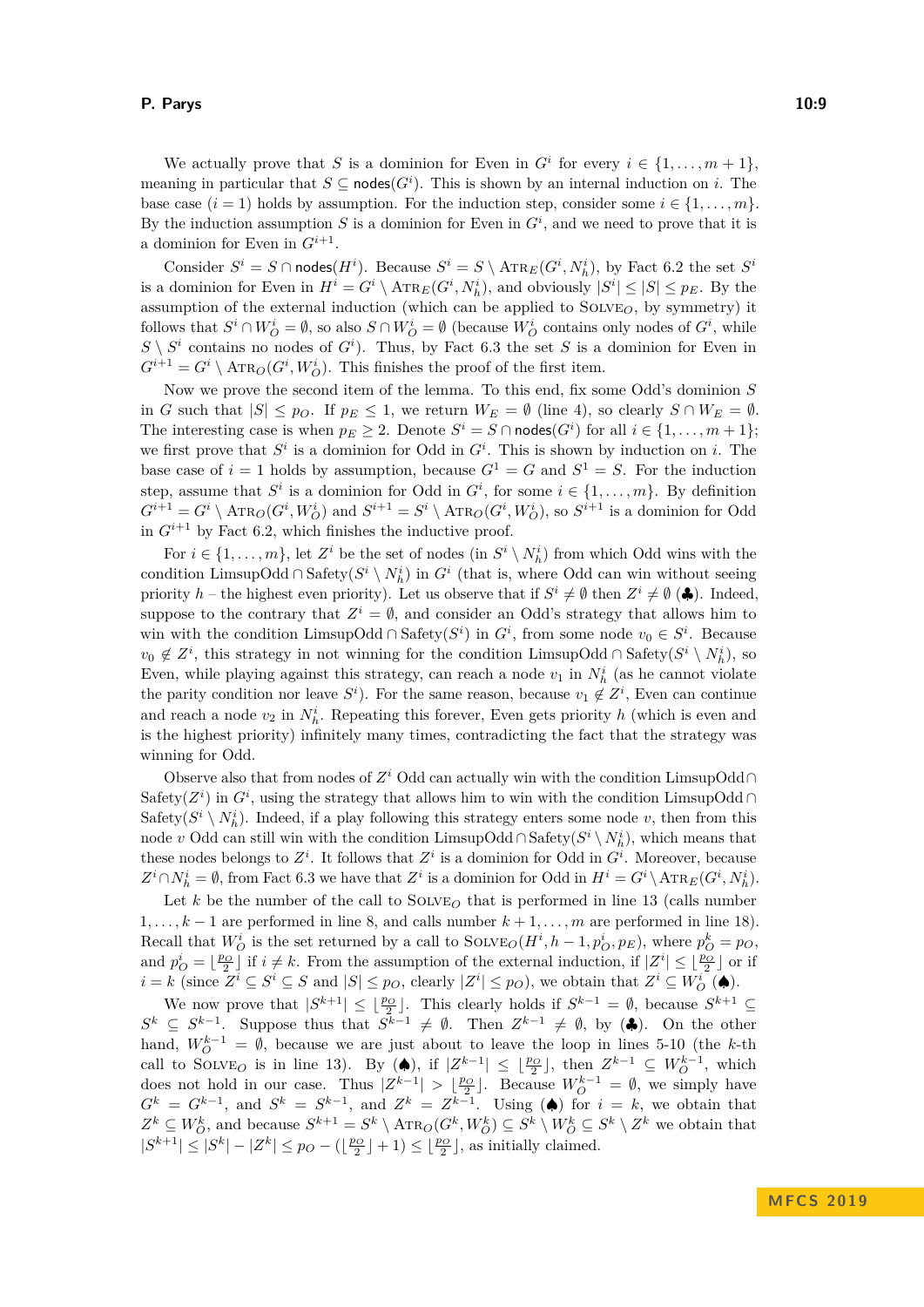#### **10:10 Parity Games: Zielonka's Algorithm in Quasi-Polynomial Time**

If  $k = m$ , we have  $Z^m \subseteq W_O^m$  by ( $\spadesuit$ ). If  $k + 1 \leq m$ , we have  $S^m \subseteq S^{k+1}$  (our procedure only removes nodes from the game) and  $Z^m \subseteq S^m$ , so  $|Z^m| \leq \lfloor \frac{p_O}{2} \rfloor$  by the above paragraph, and also  $Z^m \subseteq W_O^m$  by ( $\spadesuit$ ). Because after the *m*-th call to SOLVE<sub>O</sub> the procedure ends, we have  $W_O^m = \emptyset$ , so also  $Z^m = \emptyset$ , and thus  $S^m = \emptyset$  by  $(\clubsuit)$ . We have  $S^{m+1} \subseteq S^m$ , so  $S^{m+1} = S \cap \text{nodes}(G^{m+1}) = \emptyset$ . This is exactly the conclusion of the lemma, since the set returned by the procedure is  $\mathsf{nodes}(G^{m+1})$ .

## **7 Conclusions**

To the list of the four existing quasi-polynomial-time algorithms solving parity games, we have added a new one. It uses a rather different approach: it analyses recursively the game graph, like Zielonka's algorithm.

Notice that the number of recursive calls in our algorithm may be smaller than in the original Zielonka's algorithm, because of the precision parameters, but it may also be larger. Indeed, while  $SOLVE_E$  in the original Zielonka's algorithm stops after the first time when a recursive call returns  $\emptyset$ , in our algorithm the procedure stops after the second time when a recursive call returns ∅.

The algorithm, as is, turns out not to be very efficient in practice. Beside of that, we believe that it can serve as a good starting point for a more optimized algorithm. Over the years, some optimizations to Zielonka's algorithm were proposed. For example, Liu, Duan, and Tian [\[26\]](#page-11-16) replace the loop guard  $W_O = \emptyset$  by  $W_O = \text{ATR}_O(G, W_O)$  (which ensures that *W<sup>O</sup>* will be empty in the next iteration of the loop). Verver [\[33\]](#page-12-4) proposes to check whether  $\text{ATR}_E(G, N_h)$  contains all nodes of priority  $h-1$ , and if so, to extend  $N_h$  by nodes of the next highest Even priority (i.e., *h* − 2). It seems that these optimizations can be applied to our algorithm as well.

A straightforward optimization is to decrease  $p<sub>O</sub>$  and  $p<sub>E</sub>$  to  $|G|$  at the beginning of every recursive call.

Another idea is to extend the recursive procedure so that it will return also a Boolean value saying whether the returned set surely equals the whole winning region (i.e., whether the precision parameters have not restricted anything). If while making the recursive call with smaller precision (line 8) the answer is positive, but the returned set  $W_O$  is empty, we can immediately stop the procedure, without making the recursive call with the full precision (line 13).

One can also observe that the call to  $SOLVE_O$  in line 13 (with the full precision) gets the same subgame *H* as the last call to SOLVE<sub>Q</sub> in line 8 (with decreased precision). A very rough idea is to make some use of the computations performed by the decreased-precision call during the full-precision call.

We leave implementation and evaluation of the above (and potentially some other) optimizations for a future work.

#### **References**

<span id="page-9-0"></span>**<sup>1</sup>** Massimo Benerecetti, Daniele Dell'Erba, and Fabio Mogavero. Robust Exponential Worst Cases for Divide-et-Impera Algorithms for Parity Games. In Patricia Bouyer, Andrea Orlandini, and Pierluigi San Pietro, editors, *Proceedings Eighth International Symposium on Games, Automata, Logics and Formal Verification, GandALF 2017, Roma, Italy, 20-22 September 2017.*, volume 256 of *EPTCS*, pages 121–135, 2017. [doi:10.4204/EPTCS.256.9](https://doi.org/10.4204/EPTCS.256.9).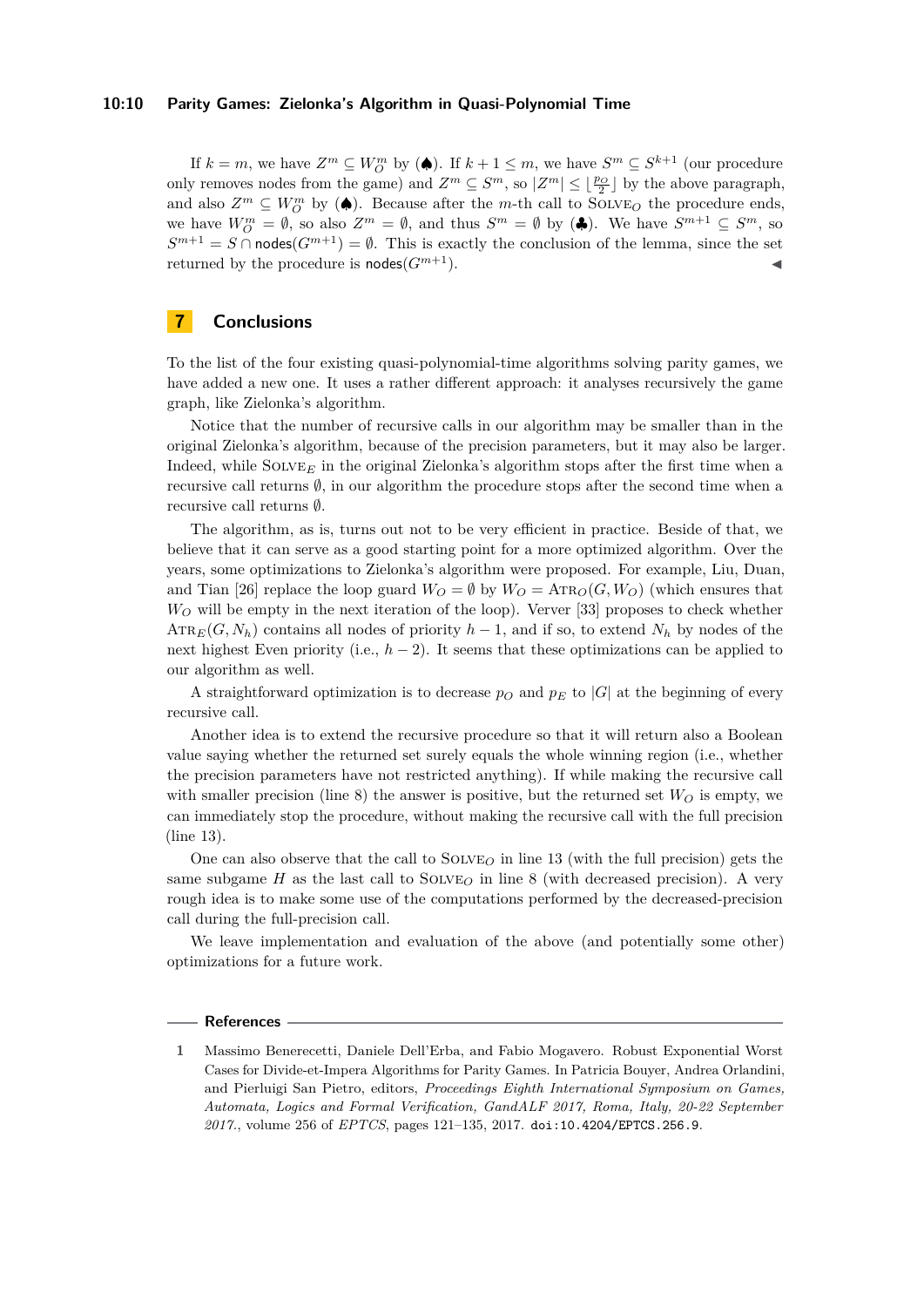- <span id="page-10-7"></span>**2** Massimo Benerecetti, Daniele Dell'Erba, and Fabio Mogavero. Solving parity games via priority promotion. *Formal Methods in System Design*, 52(2):193–226, 2018. [doi:10.1007/](https://doi.org/10.1007/s10703-018-0315-1) [s10703-018-0315-1](https://doi.org/10.1007/s10703-018-0315-1).
- <span id="page-10-8"></span>**3** Henrik Björklund and Sergei G. Vorobyov. A combinatorial strongly subexponential strategy improvement algorithm for mean payoff games. *Discrete Applied Mathematics*, 155(2):210–229, 2007. [doi:10.1016/j.dam.2006.04.029](https://doi.org/10.1016/j.dam.2006.04.029).
- <span id="page-10-11"></span>**4** Mikołaj Bojańczyk and Wojciech Czerwiński. An Automata Toolbox, February 2018. URL: <https://www.mimuw.edu.pl/~bojan/papers/toolbox-reduced-feb6.pdf>.
- <span id="page-10-6"></span>**5** Anca Browne, Edmund M. Clarke, Somesh Jha, David E. Long, and Wilfredo R. Marrero. An Improved Algorithm for the Evaluation of Fixpoint Expressions. *Theor. Comput. Sci.*, 178(1-2):237–255, 1997. [doi:10.1016/S0304-3975\(96\)00228-9](https://doi.org/10.1016/S0304-3975(96)00228-9).
- <span id="page-10-9"></span>**6** Cristian S. Calude, Sanjay Jain, Bakhadyr Khoussainov, Wei Li, and Frank Stephan. Deciding parity games in quasipolynomial time. In Hamed Hatami, Pierre McKenzie, and Valerie King, editors, *Proceedings of the 49th Annual ACM SIGACT Symposium on Theory of Computing, STOC 2017, Montreal, QC, Canada, June 19-23, 2017*, pages 252–263. ACM, 2017. [doi:10.1145/3055399.3055409](https://doi.org/10.1145/3055399.3055409).
- <span id="page-10-4"></span>**7** Anne Condon. The Complexity of Stochastic Games. *Inf. Comput.*, 96(2):203–224, 1992. [doi:10.1016/0890-5401\(92\)90048-K](https://doi.org/10.1016/0890-5401(92)90048-K).
- <span id="page-10-12"></span>**8** Wojciech Czerwiński, Laure Daviaud, Nathanaël Fijalkow, Marcin Jurdziński, Ranko Lazić, and Paweł Parys. Universal trees grow inside separating automata: Quasi-polynomial lower bounds for parity games. In Timothy M. Chan, editor, *Proceedings of the Thirtieth Annual ACM-SIAM Symposium on Discrete Algorithms, SODA 2019, San Diego, California, USA, January 6-9, 2019*, pages 2333–2349. SIAM, 2019. [doi:10.1137/1.9781611975482.142](https://doi.org/10.1137/1.9781611975482.142).
- <span id="page-10-3"></span>**9** Constantinos Daskalakis and Christos H. Papadimitriou. Continuous Local Search. In Dana Randall, editor, *Proceedings of the Twenty-Second Annual ACM-SIAM Symposium on Discrete Algorithms, SODA 2011, San Francisco, California, USA, January 23-25, 2011*, pages 790–804. SIAM, 2011. [doi:10.1137/1.9781611973082.62](https://doi.org/10.1137/1.9781611973082.62).
- <span id="page-10-0"></span>**10** E. Allen Emerson, Charanjit S. Jutla, and A. Prasad Sistla. On model checking for the *µ*-calculus and its fragments. *Theor. Comput. Sci.*, 258(1-2):491–522, 2001. [doi:10.1016/](https://doi.org/10.1016/S0304-3975(00)00034-7) [S0304-3975\(00\)00034-7](https://doi.org/10.1016/S0304-3975(00)00034-7).
- <span id="page-10-1"></span>**11** John Fearnley. Exponential Lower Bounds for Policy Iteration. In Samson Abramsky, Cyril Gavoille, Claude Kirchner, Friedhelm Meyer auf der Heide, and Paul G. Spirakis, editors, *Automata, Languages and Programming, 37th International Colloquium, ICALP 2010, Bordeaux, France, July 6-10, 2010, Proceedings, Part II*, volume 6199 of *Lecture Notes in Computer Science*, pages 551–562. Springer, 2010. [doi:10.1007/978-3-642-14162-1\\_46](https://doi.org/10.1007/978-3-642-14162-1_46).
- <span id="page-10-13"></span>**12** John Fearnley. Efficient Parallel Strategy Improvement for Parity Games. In Rupak Majumdar and Viktor Kuncak, editors, *Computer Aided Verification - 29th International Conference, CAV 2017, Heidelberg, Germany, July 24-28, 2017, Proceedings, Part II*, volume 10427 of *Lecture Notes in Computer Science*, pages 137–154. Springer, 2017. [doi:10.1007/978-3-319-](https://doi.org/10.1007/978-3-319-63390-9_8) [63390-9\\_8](https://doi.org/10.1007/978-3-319-63390-9_8).
- <span id="page-10-10"></span>**13** John Fearnley, Sanjay Jain, Sven Schewe, Frank Stephan, and Dominik Wojtczak. An ordered approach to solving parity games in quasi polynomial time and quasi linear space. In Hakan Erdogmus and Klaus Havelund, editors, *Proceedings of the 24th ACM SIGSOFT International SPIN Symposium on Model Checking of Software, Santa Barbara, CA, USA, July 10-14, 2017*, pages 112–121. ACM, 2017. [doi:10.1145/3092282.3092286](https://doi.org/10.1145/3092282.3092286).
- <span id="page-10-5"></span>**14** Oliver Friedmann. Recursive algorithm for parity games requires exponential time. *RAIRO - Theor. Inf. and Applic.*, 45(4):449–457, 2011. [doi:10.1051/ita/2011124](https://doi.org/10.1051/ita/2011124).
- <span id="page-10-2"></span>**15** Oliver Friedmann, Thomas Dueholm Hansen, and Uri Zwick. Subexponential lower bounds for randomized pivoting rules for the simplex algorithm. In Lance Fortnow and Salil P. Vadhan, editors, *Proceedings of the 43rd ACM Symposium on Theory of Computing, STOC 2011, San Jose, CA, USA, 6-8 June 2011*, pages 283–292. ACM, 2011. [doi:10.1145/1993636.1993675](https://doi.org/10.1145/1993636.1993675).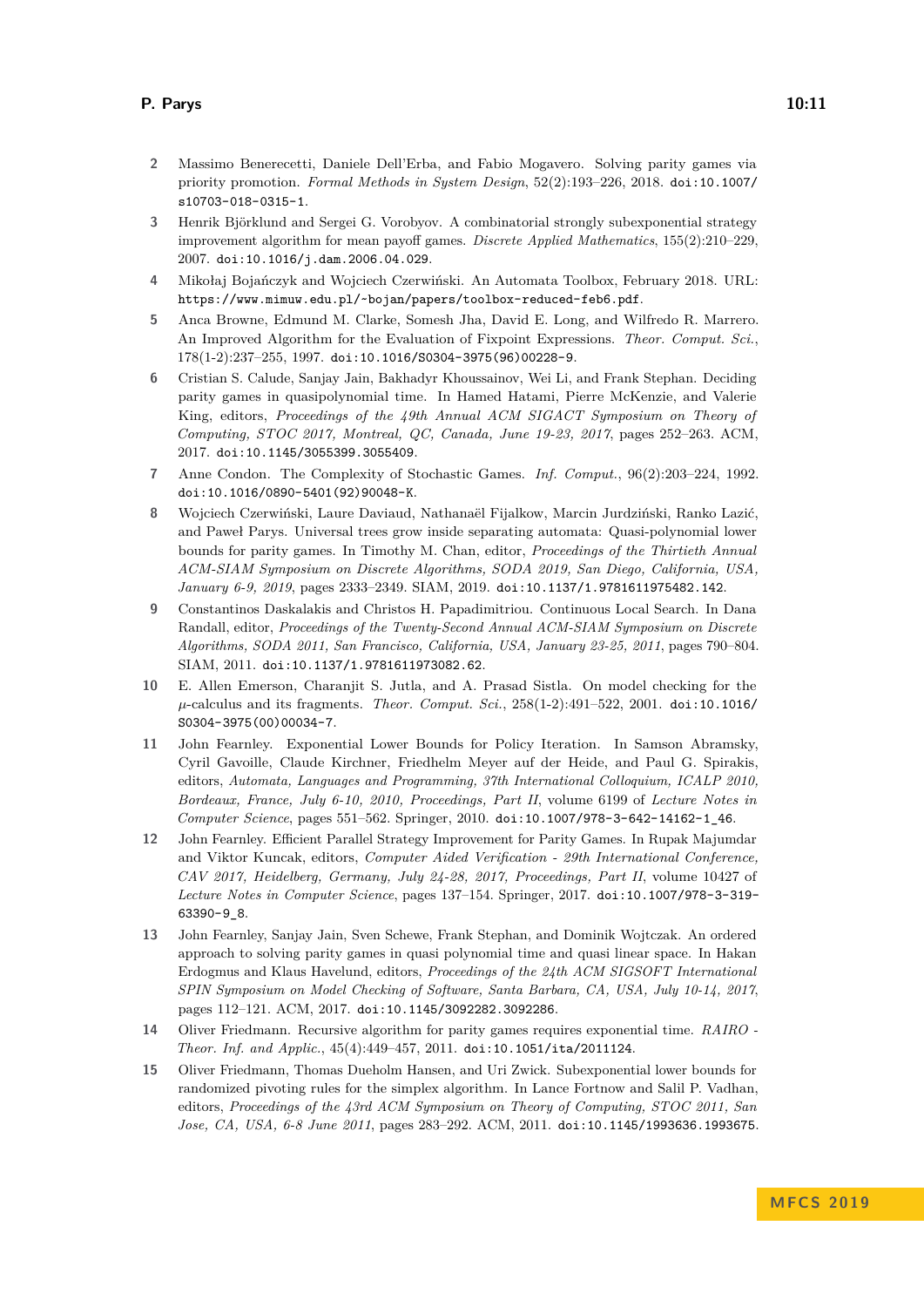### **10:12 Parity Games: Zielonka's Algorithm in Quasi-Polynomial Time**

- <span id="page-11-3"></span>**16** Maciej Gazda. *Fixpoint Logic, Games, and Relations of Consequence*. PhD thesis, Eindhoven University of Technology, 2016. URL: [https://pure.tue.nl/ws/files/16681817/20160315\\_](https://pure.tue.nl/ws/files/16681817/20160315_Gazda.pdf) [Gazda.pdf](https://pure.tue.nl/ws/files/16681817/20160315_Gazda.pdf).
- <span id="page-11-8"></span>**17** Hugo Gimbert and Rasmus Ibsen-Jensen. A short proof of correctness of the quasi-polynomial time algorithm for parity games. *CoRR*, abs/1702.01953, 2017. [arXiv:1702.01953](http://arxiv.org/abs/1702.01953).
- <span id="page-11-1"></span>**18** Marcin Jurdziński. Deciding the Winner in Parity Games is in UP ∩ co-UP. *Inf. Process. Lett.*, 68(3):119–124, 1998. [doi:10.1016/S0020-0190\(98\)00150-1](https://doi.org/10.1016/S0020-0190(98)00150-1).
- <span id="page-11-5"></span>**19** Marcin Jurdziński. Small Progress Measures for Solving Parity Games. In Horst Reichel and Sophie Tison, editors, *STACS 2000, 17th Annual Symposium on Theoretical Aspects of Computer Science, Lille, France, February 2000, Proceedings*, volume 1770 of *Lecture Notes in Computer Science*, pages 290–301. Springer, 2000. [doi:10.1007/3-540-46541-3\\_24](https://doi.org/10.1007/3-540-46541-3_24).
- <span id="page-11-10"></span>**20** Marcin Jurdziński and Ranko Lazić. Succinct progress measures for solving parity games. In *32nd Annual ACM/IEEE Symposium on Logic in Computer Science, LICS 2017, Reykjavik, Iceland, June 20-23, 2017*, pages 1–9. IEEE Computer Society, 2017. [doi:10.1109/LICS.2017.](https://doi.org/10.1109/LICS.2017.8005092) [8005092](https://doi.org/10.1109/LICS.2017.8005092).
- <span id="page-11-7"></span>**21** Marcin Jurdziński, Mike Paterson, and Uri Zwick. A Deterministic Subexponential Algorithm for Solving Parity Games. *SIAM J. Comput.*, 38(4):1519–1532, 2008. [doi:10.1137/070686652](https://doi.org/10.1137/070686652).
- <span id="page-11-14"></span>**22** Jeroen J. A. Keiren. Benchmarks for Parity Games. In Mehdi Dastani and Marjan Sirjani, editors, *Fundamentals of Software Engineering - 6th International Conference, FSEN 2015 Tehran, Iran, April 22-24, 2015, Revised Selected Papers*, volume 9392 of *Lecture Notes in Computer Science*, pages 127–142. Springer, 2015. [doi:10.1007/978-3-319-24644-4\\_9](https://doi.org/10.1007/978-3-319-24644-4_9).
- <span id="page-11-9"></span>**23** Bakhadyr Khoussainov. A Brief Excursion to Parity Games. In Mizuho Hoshi and Shinnosuke Seki, editors, *Developments in Language Theory - 22nd International Conference, DLT 2018, Tokyo, Japan, September 10-14, 2018, Proceedings*, volume 11088 of *Lecture Notes in Computer Science*, pages 24–35. Springer, 2018. [doi:10.1007/978-3-319-98654-8\\_3](https://doi.org/10.1007/978-3-319-98654-8_3).
- <span id="page-11-11"></span>24 Karoliina Lehtinen. A modal  $\mu$  perspective on solving parity games in quasi-polynomial time. In Anuj Dawar and Erich Grädel, editors, *Proceedings of the 33rd Annual ACM/IEEE Symposium on Logic in Computer Science, LICS 2018, Oxford, UK, July 09-12, 2018*, pages 639–648. ACM, 2018. [doi:10.1145/3209108.3209115](https://doi.org/10.1145/3209108.3209115).
- <span id="page-11-12"></span>**25** Karoliina Lehtinen, Sven Schewe, and Dominik Wojtczak. Improving the complexity of Parys' recursive algorithm. *CoRR*, abs/1904.11810, 2019. [arXiv:1904.11810](http://arxiv.org/abs/1904.11810).
- <span id="page-11-16"></span>**26** Yao Liu, Zhenhua Duan, and Cong Tian. An Improved Recursive Algorithm for Parity Games. In *2014 Theoretical Aspects of Software Engineering Conference, TASE 2014, Changsha, China, September 1-3, 2014*, pages 154–161. IEEE Computer Society, 2014. [doi:10.1109/TASE.2014.](https://doi.org/10.1109/TASE.2014.24) [24](https://doi.org/10.1109/TASE.2014.24)
- <span id="page-11-15"></span>**27** Donald A. Martin. Borel determinacy. *The Annals of Mathematics*, 102(2):363–371, 1975.
- <span id="page-11-2"></span>**28** Robert McNaughton. Infinite Games Played on Finite Graphs. *Ann. Pure Appl. Logic*, 65(2):149–184, 1993. [doi:10.1016/0168-0072\(93\)90036-D](https://doi.org/10.1016/0168-0072(93)90036-D).
- <span id="page-11-0"></span>**29** Michael Oser Rabin. *Automata on Infinite Objects and Church's Problem*. American Mathematical Society, Boston, MA, USA, 1972.
- <span id="page-11-6"></span>**30** Sven Schewe. Solving parity games in big steps. *J. Comput. Syst. Sci.*, 84:243–262, 2017. [doi:10.1016/j.jcss.2016.10.002](https://doi.org/10.1016/j.jcss.2016.10.002).
- <span id="page-11-4"></span>**31** Helmut Seidl. Fast and Simple Nested Fixpoints. *Inf. Process. Lett.*, 59(6):303–308, 1996. [doi:10.1016/0020-0190\(96\)00130-5](https://doi.org/10.1016/0020-0190(96)00130-5).
- <span id="page-11-13"></span>**32** Tom van Dijk. Oink: An Implementation and Evaluation of Modern Parity Game Solvers. In Dirk Beyer and Marieke Huisman, editors, *Tools and Algorithms for the Construction and Analysis of Systems - 24th International Conference, TACAS 2018, Held as Part of the European Joint Conferences on Theory and Practice of Software, ETAPS 2018, Thessaloniki, Greece, April 14-20, 2018, Proceedings, Part I*, volume 10805 of *Lecture Notes in Computer Science*, pages 291–308. Springer, 2018. [doi:10.1007/978-3-319-89960-2\\_16](https://doi.org/10.1007/978-3-319-89960-2_16).